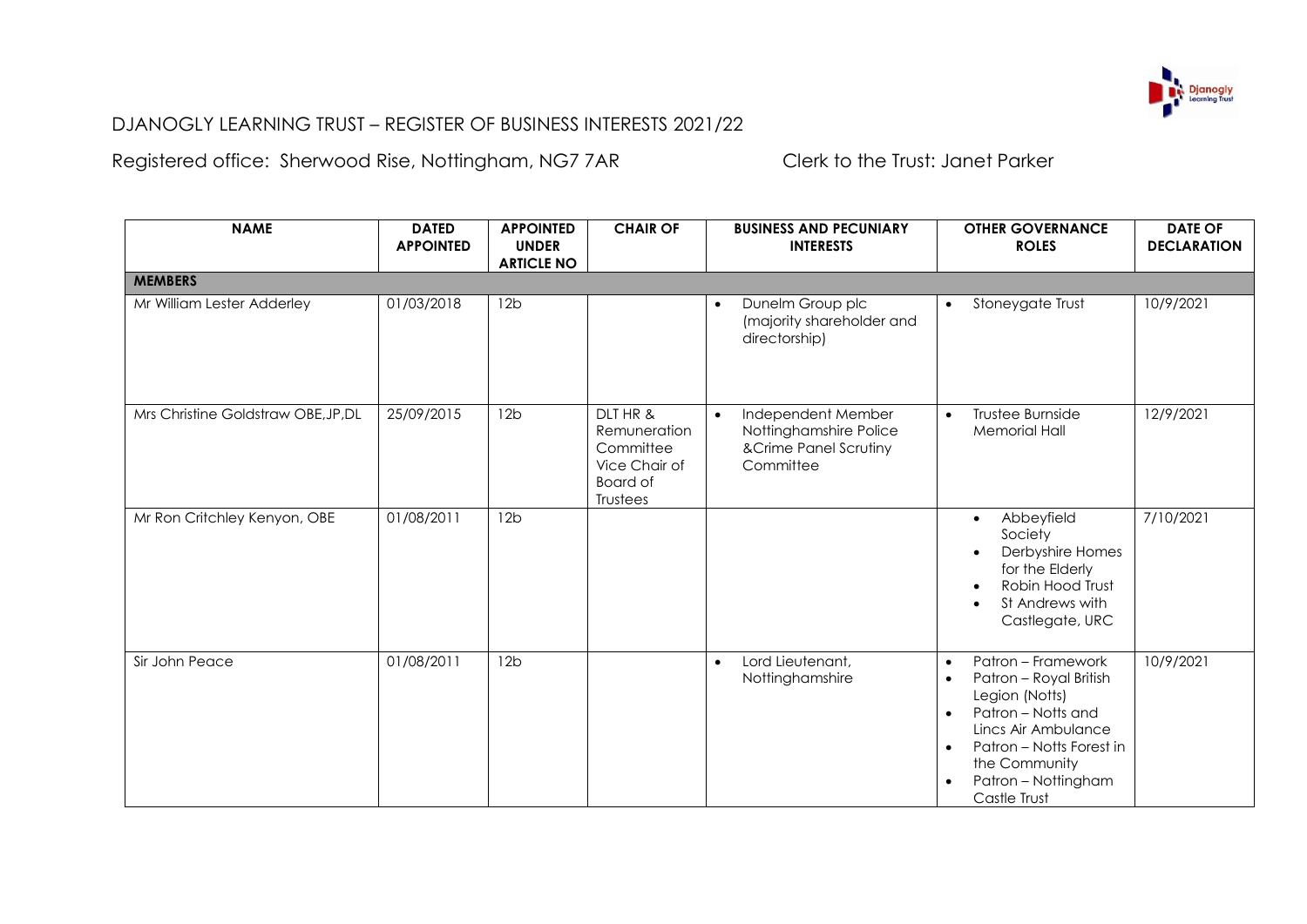| <b>TRUSTEES (DIRECTORS)</b>              |                                                              |    |                                                                 |                                                                                                                   |                                                                                                                    |            |
|------------------------------------------|--------------------------------------------------------------|----|-----------------------------------------------------------------|-------------------------------------------------------------------------------------------------------------------|--------------------------------------------------------------------------------------------------------------------|------------|
| Mr Ron Critchley Kenyon, OBE             | 01/08/2011<br>Re-app<br>11/01/2018<br>Resigned<br>07/10/2021 | 50 |                                                                 | See above                                                                                                         |                                                                                                                    |            |
| Mrs Liz Anderson<br>(ACCOUNTING OFFICER) | 07/04/2014                                                   | 57 |                                                                 | Trustee of Inspired Leaders<br>$\bullet$                                                                          |                                                                                                                    | 10/9/2021  |
| Mr Raphael Richards                      | 13/05/2014<br>Re-app<br>18/09/2018                           | 51 | <b>DSALGB</b>                                                   | $\bullet$                                                                                                         | Member of Oakmere<br>$\bullet$<br>Park Golf Club<br>committee<br>Chair DSA<br>$\bullet$                            | 13/9/2021  |
| Mrs Christine Goldstraw OBE, JP, DL      | 25/09/2014<br>Re-app<br>18/09/2018                           | 50 | Vice Chair<br>Chair HR &<br>Remuneration<br>Committee           | See above                                                                                                         |                                                                                                                    |            |
| Dr Ken Maxwell                           | 18/12/2014<br>Re-app<br>01/09/2018                           | 51 |                                                                 | $\bullet$                                                                                                         | Nottingham<br>$\bullet$<br><b>International Student</b><br>Trust<br>Member of Institute of<br>$\bullet$<br>Physics | 29/9/2021  |
| Mr Duncan Howard Bain                    | 14/07/2016<br>Re-app<br>10/12/2020                           | 58 | Chair Audit, Risk<br>& Finance<br>Committee                     |                                                                                                                   |                                                                                                                    | 20/9/2021  |
| Mr Tim Slade                             | 11/01/2018                                                   | 50 | <b>Board of</b><br>Trustees                                     | <b>Tim Slade Consulting</b><br>$\bullet$<br>Services<br><b>Director Djanogly Lettings</b><br>$\bullet$<br>Limited | Stoneygate Trust<br>$\bullet$                                                                                      | 13/09/2021 |
| Professor Christopher Day                | 01/09/2018                                                   | 58 | Chair,<br>Achievement,<br>Standards &<br>Wellbeing<br>Committee | Employed by Uni of<br>$\bullet$<br>Nottingham<br>Research, Development<br>$\bullet$<br>and Consultancy Ltd        | <b>Education Support</b><br>$\bullet$                                                                              | 13/9/2021  |
| Mr Paul Feenan                           | 01/09/2018                                                   | 58 |                                                                 | <b>Partner Geldards LLP</b><br>$\bullet$                                                                          |                                                                                                                    | 7/10/2021  |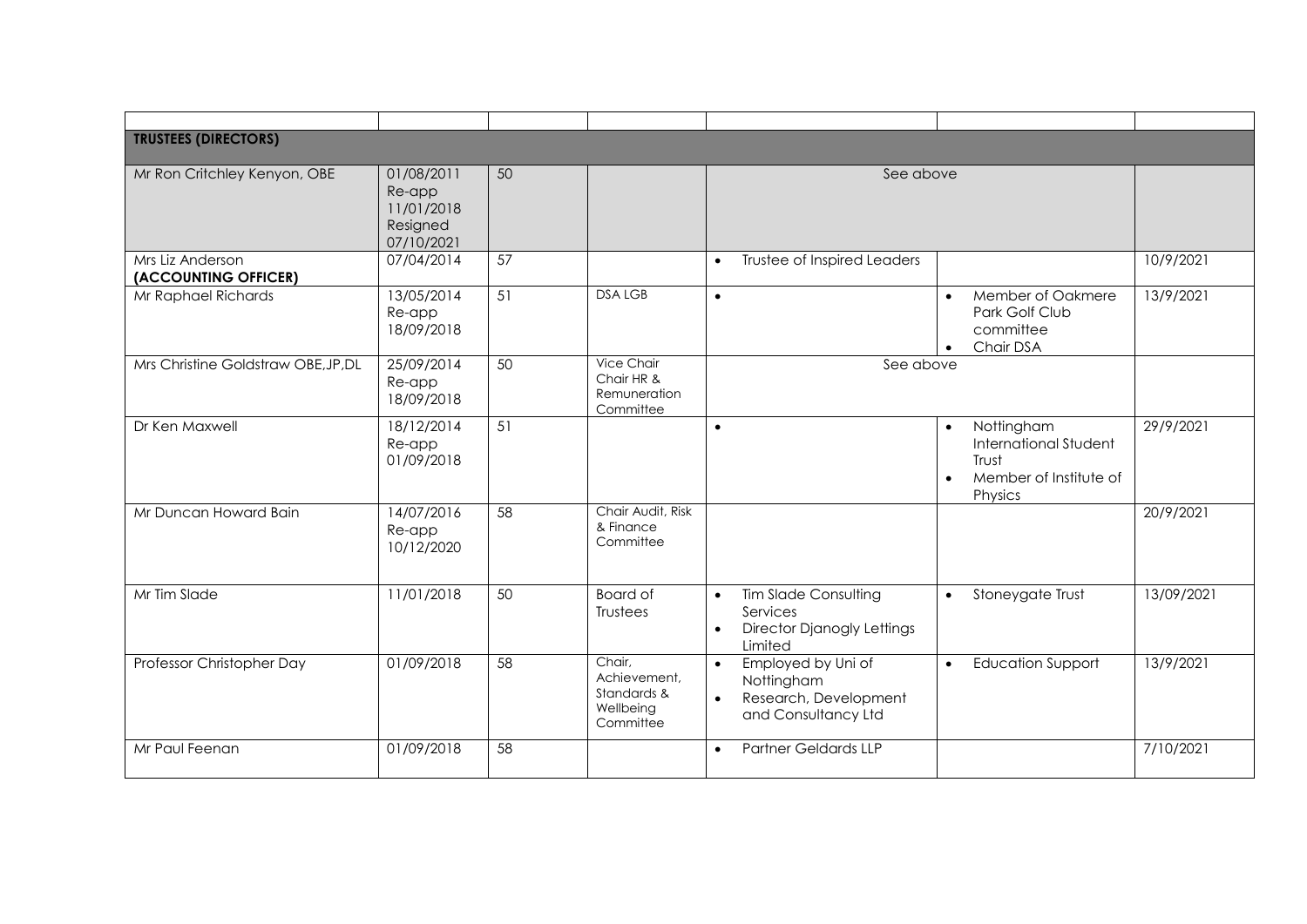| Sir Dan Moynihan                       | 22/06/2020                         | 50  |               | <b>CEO Harris Federation</b>                                                            | Chair of UK Education<br>Honours Committee                                                                                                                 | 13/10/2021 |
|----------------------------------------|------------------------------------|-----|---------------|-----------------------------------------------------------------------------------------|------------------------------------------------------------------------------------------------------------------------------------------------------------|------------|
| Mr Kris Naidu                          | 01/09/2018                         | 58  |               | Freelance Management<br>$\bullet$<br>Consultant                                         | Governor at Djanogly<br>$\bullet$<br><b>Strelley Academy</b><br>Member of Odyssey<br>$\bullet$<br>Collaborative Trust                                      | 10/9/2021  |
| <b>DJANOGLY CITY ACADEMY (DCA) LGB</b> |                                    |     |               |                                                                                         |                                                                                                                                                            |            |
| Mr Adrian Stephenson                   | 16/10/2014<br>Re-app<br>02/10/2018 | 101 |               | <b>Educational Consultancy</b><br>$\bullet$<br>working exclusively in<br>Leicestershire | Nova Academy Trust<br>$\bullet$<br><b>Director</b><br>Apollo Trust, Coalville,<br>$\bullet$<br>member<br>Oakfield School-<br>$\bullet$<br>Management Board | 23/11/2021 |
| Mr Andy Smith                          | Ex Officio                         | 101 |               | Employed at DLT<br>$\bullet$                                                            |                                                                                                                                                            | 14/9/2021  |
| Ms Liz Christensen                     | 14/05/2019                         | 101 |               | Employed at DLT<br>$\bullet$                                                            |                                                                                                                                                            | 5/10/2021  |
| Mr Ian Hunter                          | 23/3/2021                          | 101 | <b>DCALGB</b> | $\bullet$                                                                               |                                                                                                                                                            | 5/10/2021  |
| Ms Johanna Fielding                    | 11/5/2021                          | 101 |               | Employed at DCA<br>$\bullet$                                                            |                                                                                                                                                            | 15/09/2021 |
| Mr Jonathan Weedon                     | 11/5/2021                          | 101 |               | Employed at DCA<br>$\bullet$                                                            |                                                                                                                                                            | 23/11/2021 |
| Mrs Barisa Khaleel Ahmed               | 5/10/2021                          | 101 |               | <b>Employed Nottingham</b><br>$\bullet$<br>County Court                                 |                                                                                                                                                            | 13/09/2021 |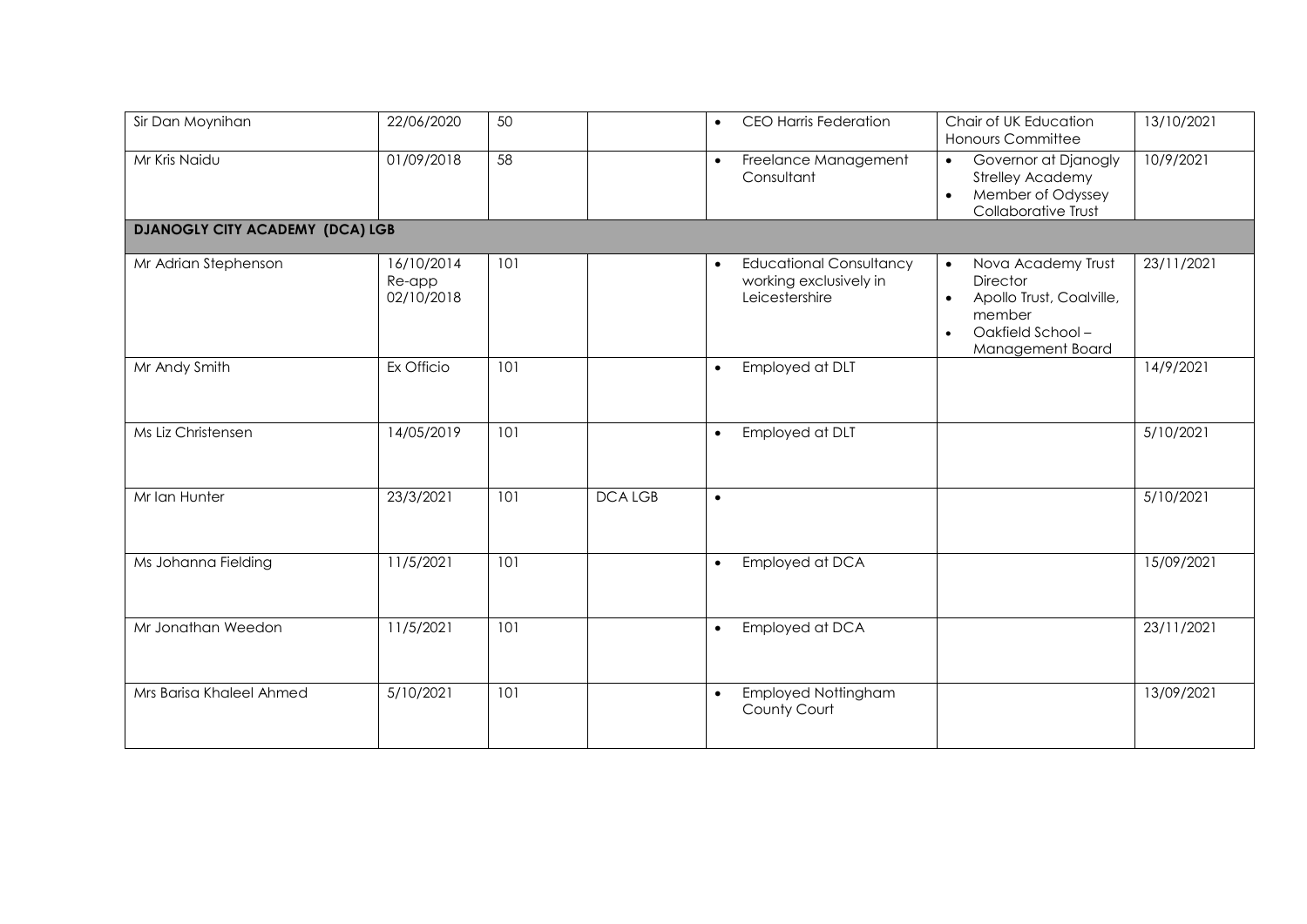| Mr Afzal Hussain                                         | 5/10/2021  | 101 |               | Employed Jamia Islamia<br><b>Education Centre</b>                                                                             | Section Leader 786<br>$\bullet$<br>Nottingham Karimia<br>Scouts                                                                  | 13/09/2021 |
|----------------------------------------------------------|------------|-----|---------------|-------------------------------------------------------------------------------------------------------------------------------|----------------------------------------------------------------------------------------------------------------------------------|------------|
| Mr Steve Manderson                                       | 7/12/2021  | 101 |               | Managing Director and<br>$\bullet$<br>Owner Blue Stamp Travel                                                                 | <b>Trustee Phoenix Fund</b><br>$\bullet$                                                                                         | 07/11/2021 |
| <b>DJANOGLY NORTHGATE ACADEMY</b><br>(DNA)<br><b>LGB</b> |            |     |               |                                                                                                                               |                                                                                                                                  |            |
| Mrs Gayle Aughton                                        | 01/12/2014 | 101 | <b>DNALGB</b> | SEO, Midlands Engine<br>$\bullet$                                                                                             |                                                                                                                                  | 14/9/2021  |
| Ms Donna Humphries                                       | Ex officio | 101 |               | Head of School, DNA<br>$\bullet$                                                                                              |                                                                                                                                  | 14/9/2021  |
| Ms Adeline Jones                                         | 04/10/2018 | 101 |               |                                                                                                                               |                                                                                                                                  | 14/9/2021  |
| Mrs Shameem Malik                                        | 04/10/2018 | 101 |               | <b>Employed Dunkirk Primary</b><br>$\bullet$<br>School                                                                        |                                                                                                                                  | 16/11/2021 |
| Ms Martha Longdon                                        | 05/02/2020 | 101 |               | PhD student NTU<br>$\bullet$                                                                                                  | Non-executive<br>$\bullet$<br>director and board<br>member of Office for<br>Students                                             | 30/9/2021  |
| Mr Gareth Morgan                                         | 30/6/2021  | 101 |               | Learning and Visitor<br>$\bullet$<br>Experience manager,<br>Nottingham Castle Trust<br>Self employed consultant<br>6016.co.uk | Trustee Friends of<br>$\bullet$<br><b>Bennerley Viaduct</b><br>Interium Chair<br>$\bullet$<br>Berridge branch of<br>Labour Party | 22/9/2021  |
| Mr James Thanangdan                                      | 13/10/2021 | 101 |               | <b>Employed DLT</b><br>$\bullet$                                                                                              |                                                                                                                                  | 11/11/2021 |
| Mr Thomas Moore                                          | 02/02/2022 | 101 |               | Financial advisor TJM<br>$\bullet$<br>Financial solutions Ltd                                                                 | Member The<br>Chartered Insurance<br>institute                                                                                   | 14/12/2021 |
| Mr Mark Mander                                           | 02/02/2022 | 101 |               | Data/Exams/Cover Officer<br>$\bullet$<br>at The Wells Academy,<br>part of Greenwood<br>Academies Trust                        |                                                                                                                                  | 27/1/2022  |
| <b>DJANOGLY SHERWOOD ACADEMY</b><br>(DSH)<br><b>LGB</b>  |            |     |               |                                                                                                                               |                                                                                                                                  |            |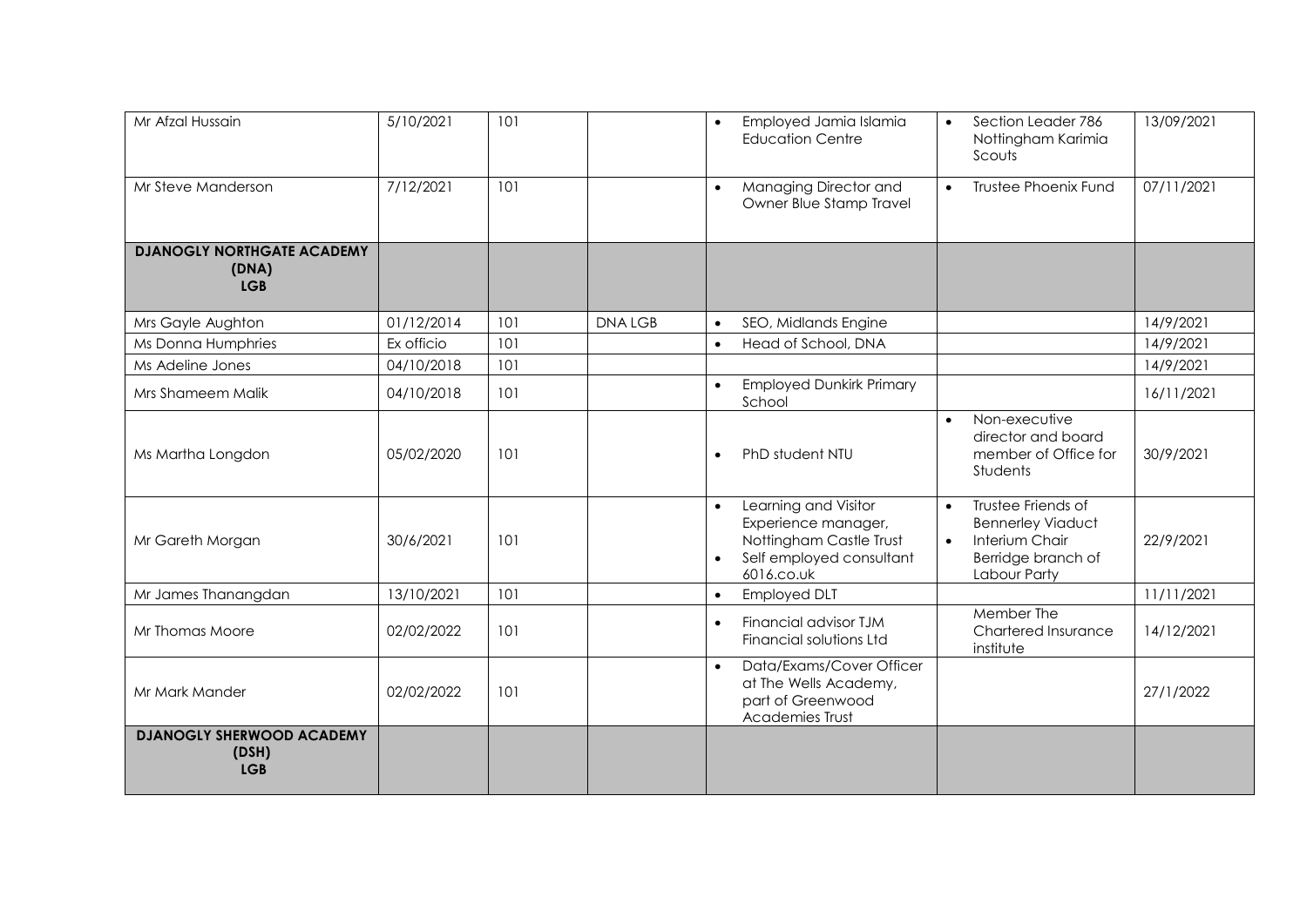| Mr Naser Amin                                 | 04/10/2018.<br>Resigned<br>17/1/2022     | 101 |                | <b>Employed Bluecoat Aspley</b><br>$\bullet$                                                                      |                                                                   | 21/09/2021 |
|-----------------------------------------------|------------------------------------------|-----|----------------|-------------------------------------------------------------------------------------------------------------------|-------------------------------------------------------------------|------------|
| Ms Hayley Keen                                | Ex officio                               | 101 |                | <b>Employed DLT</b><br>$\bullet$                                                                                  |                                                                   | 15/8/2021  |
| Ms Jessica Race                               | 04/10/2018                               | 101 |                | Home care worker for<br>Homeinstead                                                                               |                                                                   | 4/11/2021  |
| Mr Michael Brothwood                          | 01/07/2019                               | 101 |                | <b>Teacher Sherwood</b><br>$\bullet$<br>Academy                                                                   |                                                                   | 15/09/2021 |
| Ms Shonagh Reid                               | 21/05/2019                               | 101 | <b>DSH LGB</b> | Diversity, Equity and<br>Inclusion Consultant and<br>coach.<br>Husband Head teacher at<br><b>Strelley Academy</b> | Governor Nottingham Girls<br><b>High School</b>                   | 17/09/2021 |
| Mrs Noreen Hussain                            | 18th May 2021<br>Resigned<br>Nov 15 2021 | 101 |                | <b>Employed Nottingham City</b><br>Council as an EAL learning<br>assistant.                                       |                                                                   | 15/11/2021 |
| Mr Jacint Duduka                              | 30 <sup>th</sup> Nov 2021                | 101 |                | <b>Head of Enterprise</b><br>Architecture at Liaison<br>Group                                                     |                                                                   | 28/9/2021  |
| Ms Alison Osbourne                            | 7/2/2022                                 | 101 |                | Employed by DLT                                                                                                   |                                                                   | 7/2/2022   |
| Mrs Humaira Umer                              | 10/5/2022                                | 101 |                |                                                                                                                   |                                                                   | 24/3/2022  |
| Mr Mohamad Afiq Ahmad<br>Lugman               | 10/5/2022                                | 101 |                | Student University of<br>Nottingham                                                                               |                                                                   | 6/4/2022   |
| Ms Victoria Raynor                            | 28/6/2022                                | 101 |                | Archway Learning Trust<br><b>Director Raynor</b><br>Safeguarding Ltd                                              | Trustee Learning without<br>Limits Academy Trust                  | 19/6/2022  |
| <b>DJANOGLY STRELLEY ACADEMY</b><br>(DSA) LGB |                                          |     |                |                                                                                                                   |                                                                   |            |
| Mr Raphael Richards                           | 13/05/2014<br>Re-app<br>18/09/2018       | 101 | <b>DSALGB</b>  |                                                                                                                   | See above                                                         | 13/9/2021  |
| Mrs Phyllis Bonner                            | 19/11/2014                               | 101 |                |                                                                                                                   |                                                                   | 20/9/2021  |
| Dr Morag Duffin                               | 21/01/2015                               | 101 |                |                                                                                                                   |                                                                   | 17/09/2021 |
| Lady Susan Greenaway                          | 22/03/2017                               | 101 |                |                                                                                                                   | Trustee at Nottingham<br>$\bullet$<br>Contemporary Art<br>Gallery | 25/11/2021 |
| Mr Krishna Naidu                              | 22/03/2017                               | 101 |                | See above                                                                                                         |                                                                   |            |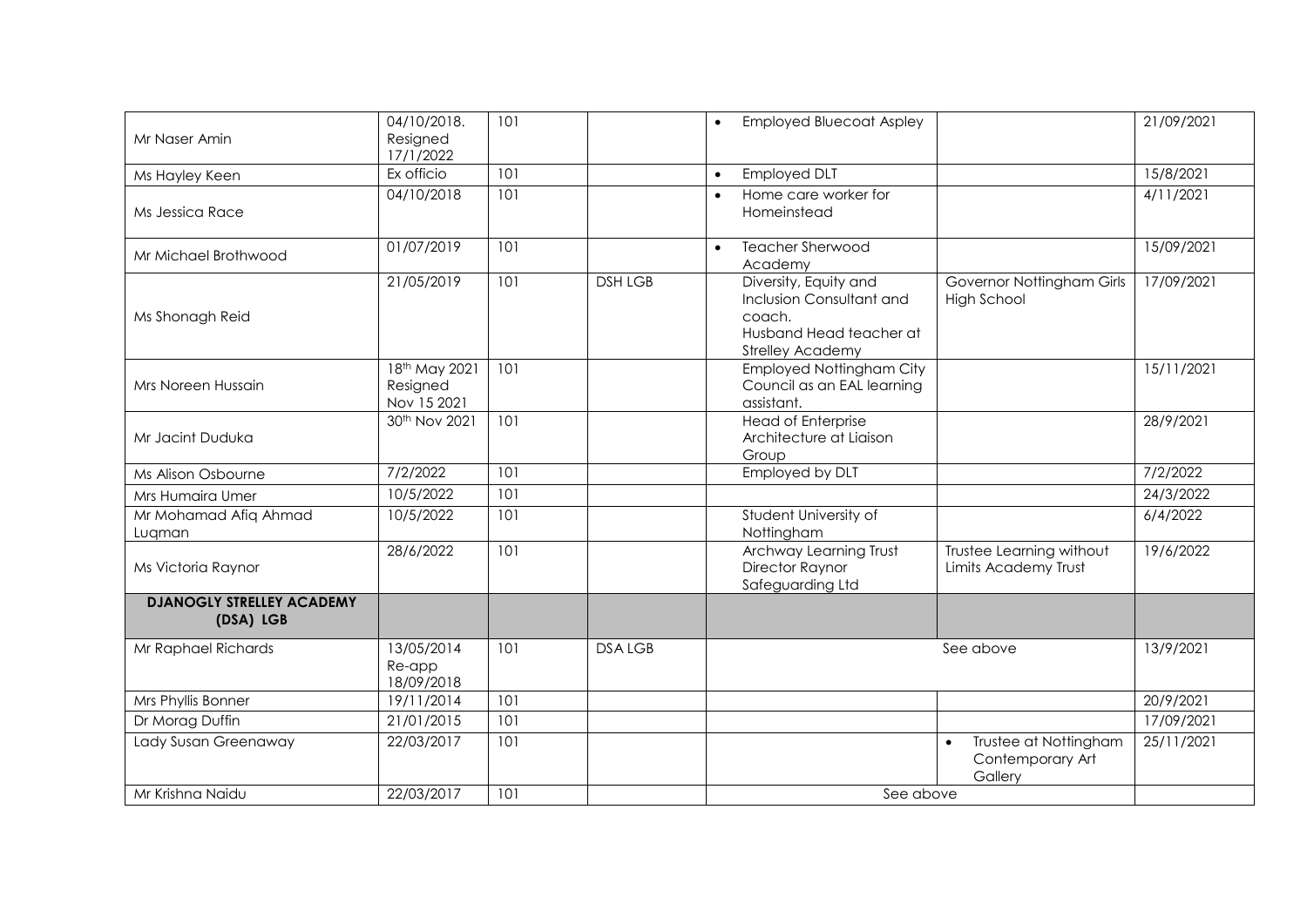| Ms Charlene Smith                             | 21/03/2018<br>Resigned<br>15/3/2022 | 101 |               | Employed Asda<br><b>Employed DLT</b>                                                                                                                                                                    |                                                                              | 25/11/2021 |
|-----------------------------------------------|-------------------------------------|-----|---------------|---------------------------------------------------------------------------------------------------------------------------------------------------------------------------------------------------------|------------------------------------------------------------------------------|------------|
| Mr Ben Armstrong                              | Ex officio                          | 101 |               | Head of School, DSA<br>$\bullet$                                                                                                                                                                        |                                                                              | 15/09/2021 |
| Dr Stephen Wisher                             | 30/01/2019                          | 101 |               | Director Information by<br>$\bullet$<br>Design Ltd<br>Director IBYD2 Ltd<br>Fellow of the Royal<br>$\bullet$<br><b>Statistical Society</b><br>Certified Member of the<br><b>Market Research Society</b> |                                                                              | 1/12/2021  |
| Mr James Brisland                             | 23/09/2020                          | 101 |               | Employed at DSA<br>$\bullet$                                                                                                                                                                            |                                                                              | 8/12/2021  |
| <b>KENSINGTON JUNIOR ACADEMY</b><br>(KJA) LGB |                                     |     |               |                                                                                                                                                                                                         |                                                                              |            |
| Ms Janet Parker                               | 01/09/2020                          | 101 | <b>KJALGB</b> | Employed by DLT<br>$\bullet$                                                                                                                                                                            | Member, Diverse<br>$\bullet$<br>Academies Trust                              | 17/9/2021  |
| Mr Matthew Adams                              | 01/09/2019<br>Resigned<br>25/5/2022 | 101 |               | Employed by Rolls Royce<br>$\bullet$<br><b>PLC</b><br>Member of the Institute of<br>$\bullet$<br><b>Mechanical Engineers</b>                                                                            | Wife is midday<br>$\bullet$<br>supervisor at<br>Kensington Junior<br>Academy | 20/10/2021 |
| Mrs Fiona Cook                                | 01/09/2019                          | 101 |               |                                                                                                                                                                                                         |                                                                              | 20/10/2021 |
| Dr Nat Golden                                 | 01/09/2019                          | 101 |               |                                                                                                                                                                                                         |                                                                              | 14/9/2021  |
| Mrs Suzanne Manners                           | 20/10/2021                          | 101 |               | <b>Employed Kensington</b><br>$\bullet$<br>Junior Academy and<br>student at Derby College<br>Children attend school<br>$\bullet$                                                                        |                                                                              | 16/9/2021  |
| Mrs Lindsey Partridge                         | Ex officio                          | 101 |               | Employed by DLT<br>$\bullet$                                                                                                                                                                            |                                                                              | 20/10/2021 |
| Mr Carl Oakland                               | 24/3/2021                           | 101 |               | Employed by DLT<br>$\bullet$                                                                                                                                                                            |                                                                              | 16/09/2021 |
| Ms Jennifer Sparks                            | 20/10/2021                          | 101 |               | Cedar + Co. Accountants<br>and Business Advisers -<br>Marketing and Business<br>Development Executive<br>Husband works for R.E.A.L<br>$\bullet$<br>education                                            |                                                                              | 4/11/2021  |
| <b>LACEYFIELDS ACADEMY (LFA) LGB</b>          |                                     |     |               |                                                                                                                                                                                                         |                                                                              |            |
| Mrs Alison Walker                             | 01/01/2019                          | 101 |               | <b>Employed by Djanogly</b><br>Learning Trust                                                                                                                                                           | Fellow of the chartered<br>college                                           | 14/10/2021 |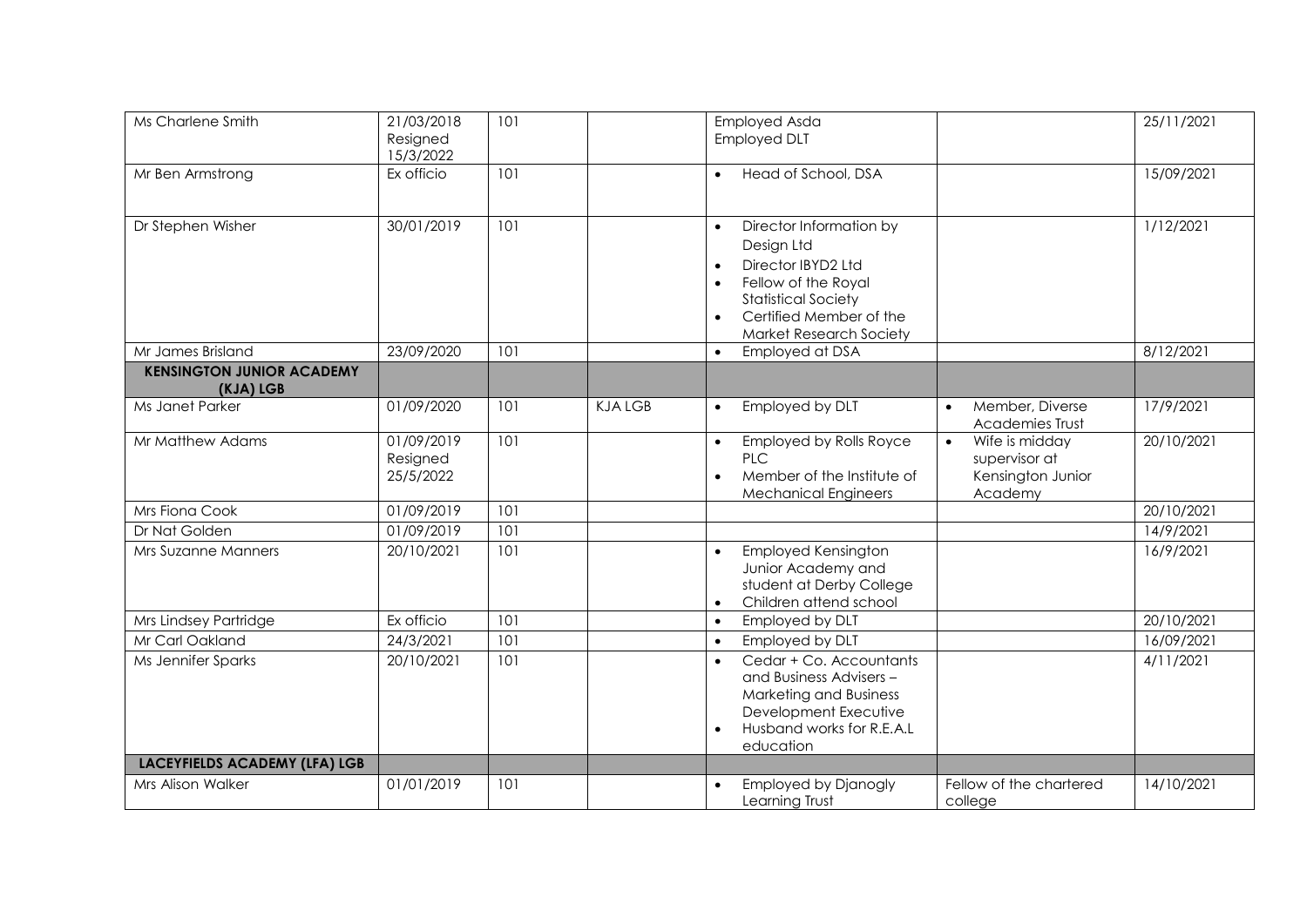| Ms Shelley Rogers (Head)                 | Ex officio                               | 101 |                | Employed by DLT<br>$\bullet$                                                                                                  |                                              | 14/9/2021                            |
|------------------------------------------|------------------------------------------|-----|----------------|-------------------------------------------------------------------------------------------------------------------------------|----------------------------------------------|--------------------------------------|
| Mr John Saddington                       | 15/12/2020                               |     | <b>LFA LGB</b> | Policy Officer, Derbyshire<br>$\bullet$<br>County Council<br>Committee member,<br>$\bullet$<br><b>Smalley Community Group</b> | Parish Councillor, Smalley<br>Parish Council | 30/9/2021                            |
| Mr Jacob Brandon                         | 6/7/2021                                 | 101 |                | <b>Employed by Aquinas</b><br>$\bullet$<br>Education                                                                          |                                              | 23/11/2021                           |
| Ms Kerri Hewis                           | 12/7/2022                                | 101 |                | School Swimming instructor<br>$\bullet$<br>for Nottinghamshire council                                                        | Member of the Royal Life<br>Saving Society   | 25/5/2022                            |
| LANGLEY MILL ACADEMY (LMA)<br><b>LGB</b> |                                          |     |                |                                                                                                                               |                                              |                                      |
| Mr Andrew Springhall                     | 07/10/2021                               | 101 | LM LGB         | Owner Breedon Electrical<br>$\bullet$                                                                                         | Member Big C Little C<br>$\bullet$           | 26/10/2021                           |
| Mrs Lindsey Partridge                    | 01/02/2018                               | 101 |                | Employed by DLT<br>$\bullet$                                                                                                  |                                              | 20/10/2021                           |
| <b>Mrs Charlotte Walters</b>             | 22/10/2021<br>resigned 8th<br>April 2022 | 101 |                | Employed at LMA<br>$\bullet$                                                                                                  |                                              | 8/10/2021                            |
| Ms Ellie Green                           | Ex officio                               | 101 |                | Employed by DLT<br>$\bullet$                                                                                                  | Member MCCT<br>$\bullet$                     | 14/9/2021                            |
| Mr Neil Smith                            | 11/07/2019                               | 101 |                | <b>Employed DLT</b><br>$\bullet$                                                                                              |                                              | 14/9/2021                            |
| Ms Jan Pierce                            | 07/10/2021                               | 101 |                | Self employed Heart and<br>$\bullet$<br>Soul by JP<br>Tutoring at LFA<br>$\bullet$                                            |                                              | 4/10/2021<br>updated 6th<br>April 22 |
| Mr Hayden Waite                          | 07/10/2021                               | 101 |                | <b>Teacher Aldercar School</b><br>$\bullet$                                                                                   |                                              | 30/9/2021                            |
| Mrs Rosemary Gibson                      | 1/12/2020                                | 101 |                | Administrator Hilton<br>$\bullet$<br>Cannon electrical<br>company                                                             |                                              | 15/9/2021                            |
| Ms Lindsey Roberts                       | 07/07/2022                               | 101 |                | <b>Class Teacher LMA</b><br>$\bullet$                                                                                         |                                              | 24/5/2022                            |
| <b>SPRINGFIELD ACADEMY (SPA) LGB</b>     |                                          |     |                |                                                                                                                               |                                              |                                      |
| Mr Kerry Palmer                          | 01/06/2017                               | 101 |                |                                                                                                                               |                                              | 14/09/2021                           |
| Mrs J B Francis                          | Ex officio                               | 101 |                | <b>Employed DLT</b><br>$\bullet$                                                                                              |                                              | 27/9/2021                            |
| Mr Graham Robert Cooper                  | 19/09/2017                               | 101 | <b>SPALGB</b>  | <b>Employed Coventry</b><br>$\bullet$<br><b>Building Society</b>                                                              |                                              | 24/9/2021                            |
| Ms Leeanne May                           | 07/11/2017                               | 101 |                | <b>Employed Resource</b><br>$\bullet$<br>Planning Manager<br>Homeserve                                                        |                                              | 14/9/2021                            |
| Mr Thomas Ward                           | 30/09/2019<br>Resigned<br>31/12/2021     | 101 |                | Employed at SPA<br>$\bullet$                                                                                                  |                                              | 27/9/2021                            |